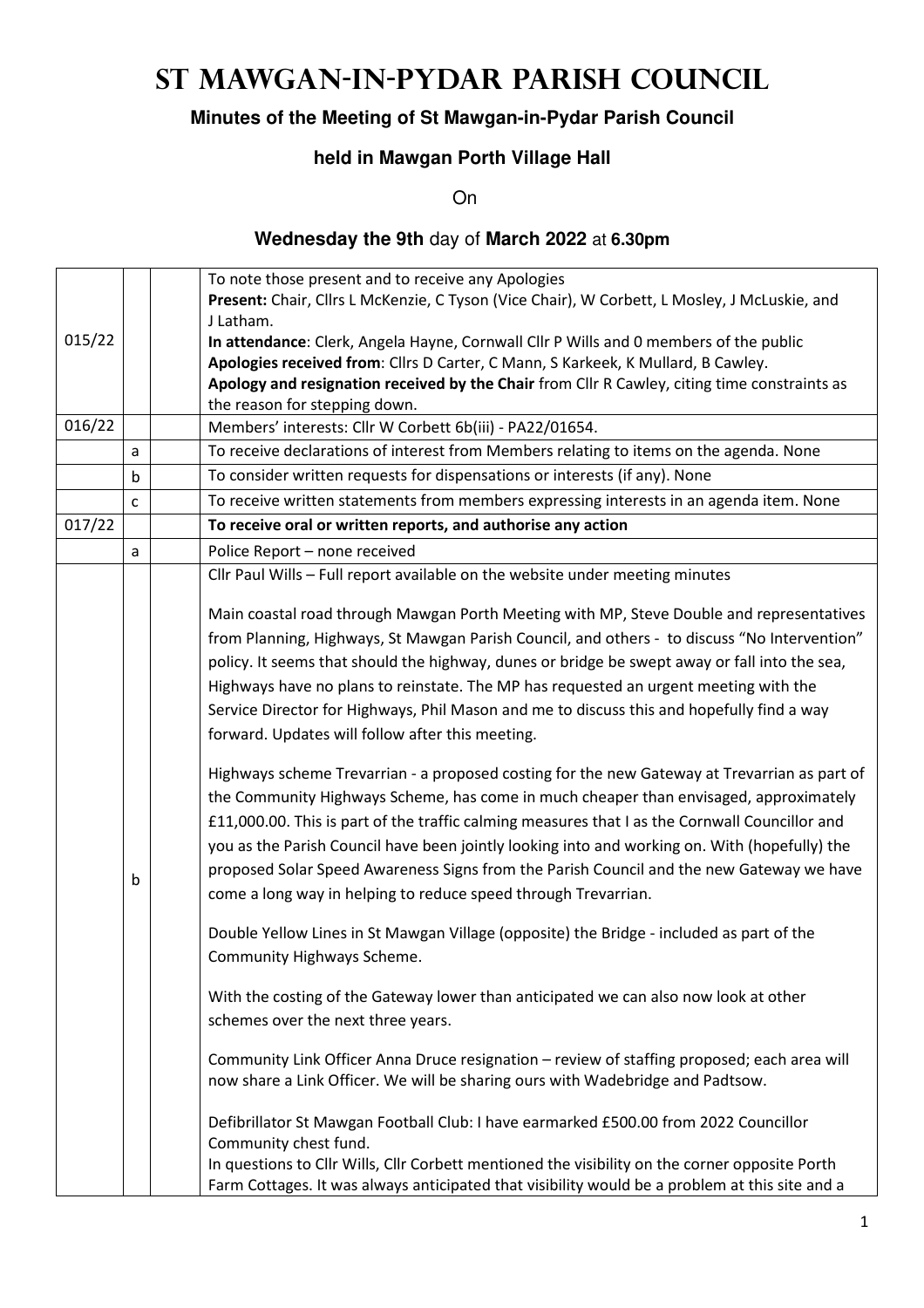|              |                                                                                                                                                                                          |     | condition was placed that visibility would need to be maintained. Cllr Wills agreed to                                                                                                         |  |  |  |  |
|--------------|------------------------------------------------------------------------------------------------------------------------------------------------------------------------------------------|-----|------------------------------------------------------------------------------------------------------------------------------------------------------------------------------------------------|--|--|--|--|
|              |                                                                                                                                                                                          |     | investigate.                                                                                                                                                                                   |  |  |  |  |
|              |                                                                                                                                                                                          |     | The Clerk - previously circulated and noted under Working Groups.                                                                                                                              |  |  |  |  |
|              | c                                                                                                                                                                                        |     | In addition, it was mentioned that Cllr C Mann had undertaken an Internal Control from                                                                                                         |  |  |  |  |
|              |                                                                                                                                                                                          |     | September to 17 <sup>th</sup> January with no issues found. Noted.                                                                                                                             |  |  |  |  |
| 018/22       |                                                                                                                                                                                          |     | Public Participation - This item will last no longer than 10 minutes (unless agreed by the Chair)<br>and refers to items on the agenda. None.                                                  |  |  |  |  |
|              |                                                                                                                                                                                          |     |                                                                                                                                                                                                |  |  |  |  |
|              | Minutes of the Parish Council Meeting -                                                                                                                                                  |     |                                                                                                                                                                                                |  |  |  |  |
| 019/22       |                                                                                                                                                                                          |     | To Resolve that the Minutes of the meeting held on 9 <sup>th</sup> February 2022 are an accurate record                                                                                        |  |  |  |  |
|              |                                                                                                                                                                                          |     | and duly signed by the Chair. Proposed by Cllr W Corbett and seconded by Cllr J Latham and it                                                                                                  |  |  |  |  |
|              |                                                                                                                                                                                          |     | was resolved to approve.                                                                                                                                                                       |  |  |  |  |
| 020/22       |                                                                                                                                                                                          |     | <b>PLANNING</b>                                                                                                                                                                                |  |  |  |  |
|              | a                                                                                                                                                                                        |     | Pre-App Consultation in accordance with Local Council protocol                                                                                                                                 |  |  |  |  |
|              |                                                                                                                                                                                          |     | The Coastguard Cottage. A Zoom meeting was held by Arco2 on 17 <sup>th</sup> March to show initial                                                                                             |  |  |  |  |
|              |                                                                                                                                                                                          | i   | design ideas with Parish Council Members.                                                                                                                                                      |  |  |  |  |
|              | $\mathsf b$                                                                                                                                                                              |     | Planning - new applications - to discuss and decide on response to Cornwall Council                                                                                                            |  |  |  |  |
|              |                                                                                                                                                                                          |     | PA22/00872. Applicant Mr Glen Collins The Management Committee. Proposal: Non-material                                                                                                         |  |  |  |  |
|              |                                                                                                                                                                                          |     | amendment in relation to decision notice C2/04/01776 dated 12.01.2005 for change of                                                                                                            |  |  |  |  |
|              |                                                                                                                                                                                          |     | materials from timber frame windows and doors to uPVC or aluminium with timber balcony                                                                                                         |  |  |  |  |
|              |                                                                                                                                                                                          | Ť   | supports changed to steel painted or aluminium clad and glazed balustrade to be set in                                                                                                         |  |  |  |  |
|              |                                                                                                                                                                                          |     | stainless steel. Location: White Lodge Hotel Mawgan Porth TR8 4BN. Noted: Officer approved                                                                                                     |  |  |  |  |
|              |                                                                                                                                                                                          |     | prior to meeting.                                                                                                                                                                              |  |  |  |  |
|              |                                                                                                                                                                                          |     | PA22/01690. Applicant Mr Stuart Leithead. Proposal: Non-material amendment (NMA1) to                                                                                                           |  |  |  |  |
|              |                                                                                                                                                                                          |     | lounge extension roof and alterations to openings on North elevation in respect of decision                                                                                                    |  |  |  |  |
|              |                                                                                                                                                                                          | ii  | PA21/05657 dated 28.07.2021. Location: Lilac Cottage Ball Lane St Mawgan TR8 4EH. Proposed                                                                                                     |  |  |  |  |
|              |                                                                                                                                                                                          |     | by Cllr W Corbett and seconded by Cllr L Mosley and it was resolved no objection.                                                                                                              |  |  |  |  |
|              |                                                                                                                                                                                          |     | Cllr W Corbett left the meeting at this juncture                                                                                                                                               |  |  |  |  |
|              |                                                                                                                                                                                          |     | PA22/01654. Applicant Chris and Fiona Heritage. Proposal: Demolition of existing dwelling and                                                                                                  |  |  |  |  |
|              |                                                                                                                                                                                          |     | construction of replacement dwelling (resubmission of application ref. PA18/04468 granted                                                                                                      |  |  |  |  |
|              | iii<br>planning permission under appeal ref. APP/D0840/W/19/3224149) with non-compliance with<br>condition 2 of PA21/10754 dated 31.01.2022. Location: Beach View Trenance Mawgan Porth. |     |                                                                                                                                                                                                |  |  |  |  |
|              |                                                                                                                                                                                          |     |                                                                                                                                                                                                |  |  |  |  |
|              |                                                                                                                                                                                          |     | Proposed by Cllr L McKenzie and seconded by Cllr J McLuskie and it was resolved no objection.                                                                                                  |  |  |  |  |
|              |                                                                                                                                                                                          |     | Cllr W Corbett returned to the meeting                                                                                                                                                         |  |  |  |  |
|              |                                                                                                                                                                                          |     | To consider planning applications received before meeting                                                                                                                                      |  |  |  |  |
| $\mathsf{C}$ |                                                                                                                                                                                          |     |                                                                                                                                                                                                |  |  |  |  |
|              |                                                                                                                                                                                          |     | PA22/01776. Applicant Mr & Mrs Harrington. Proposal: Certificate of lawfulness for an existing<br>development: construction of a single storey extension. Location: The Cottage Access to Four |  |  |  |  |
|              |                                                                                                                                                                                          | Ť   | Ways Trevarrian Newquay. The PC accepted that the building works within the area shaded                                                                                                        |  |  |  |  |
|              |                                                                                                                                                                                          |     | blue on the plan took place prior to 2007 and are consequently immune from enforcement                                                                                                         |  |  |  |  |
|              |                                                                                                                                                                                          |     | action. Proposed by Cllr W Corbett and seconded by Cllr J McLuskie and it was resolved to                                                                                                      |  |  |  |  |
|              |                                                                                                                                                                                          |     | request that an informative be placed on any certificate that may be granted as the single                                                                                                     |  |  |  |  |
|              |                                                                                                                                                                                          |     | storey extension is apparently without building regulation approval.                                                                                                                           |  |  |  |  |
|              | d                                                                                                                                                                                        |     | To note Advice and Decisions by Cornwall Council:                                                                                                                                              |  |  |  |  |
|              |                                                                                                                                                                                          |     |                                                                                                                                                                                                |  |  |  |  |
| -1           |                                                                                                                                                                                          |     | PA20/04179 REFUSED Applicant: Ms E De-la-Hunty. Proposal: Proposed access and off-street<br>parking provision. Location: 2 Council Houses Carloggas St Mawgan. Noted.                          |  |  |  |  |
|              |                                                                                                                                                                                          |     | PA21/08875 APPROVED Applicant: Miss Moira Dixon. Proposal: Retrospective application for                                                                                                       |  |  |  |  |
|              |                                                                                                                                                                                          |     | the division of Bro Tref House and Bro Tref Cottage into two separate dwellings. Location: Bro-                                                                                                |  |  |  |  |
| ii.          |                                                                                                                                                                                          |     | Tref St Mawgan TR8 4EN. Noted.                                                                                                                                                                 |  |  |  |  |
|              |                                                                                                                                                                                          |     |                                                                                                                                                                                                |  |  |  |  |
|              |                                                                                                                                                                                          | iii | PA21/11615 WITHDRAWN Applicant: Mr and Mrs Cooper. Proposal: Erection of dwelling<br>(utilising stilt construction). Location: Land Adj to Hylton Lanvean St Mawgan. Noted.                    |  |  |  |  |
|              |                                                                                                                                                                                          |     | PA21/12041 WITHDRAWN Applicant: Mr Will Howard Location: Lanvean Cottage Lanvean St                                                                                                            |  |  |  |  |
|              |                                                                                                                                                                                          | iv  | Mawgan TR8 4EY Proposal: Two storey extension and restoration of cottage. Noted.                                                                                                               |  |  |  |  |
|              | PA20/11407 APPROVED Applicant: Mr & Mrs M Sterling Proposal: Residential conversion of                                                                                                   |     |                                                                                                                                                                                                |  |  |  |  |
|              |                                                                                                                                                                                          | v   | farm building to form one dwelling. Location: Gluvian Farm Mawgan Porth TR8 4BG. Noted.                                                                                                        |  |  |  |  |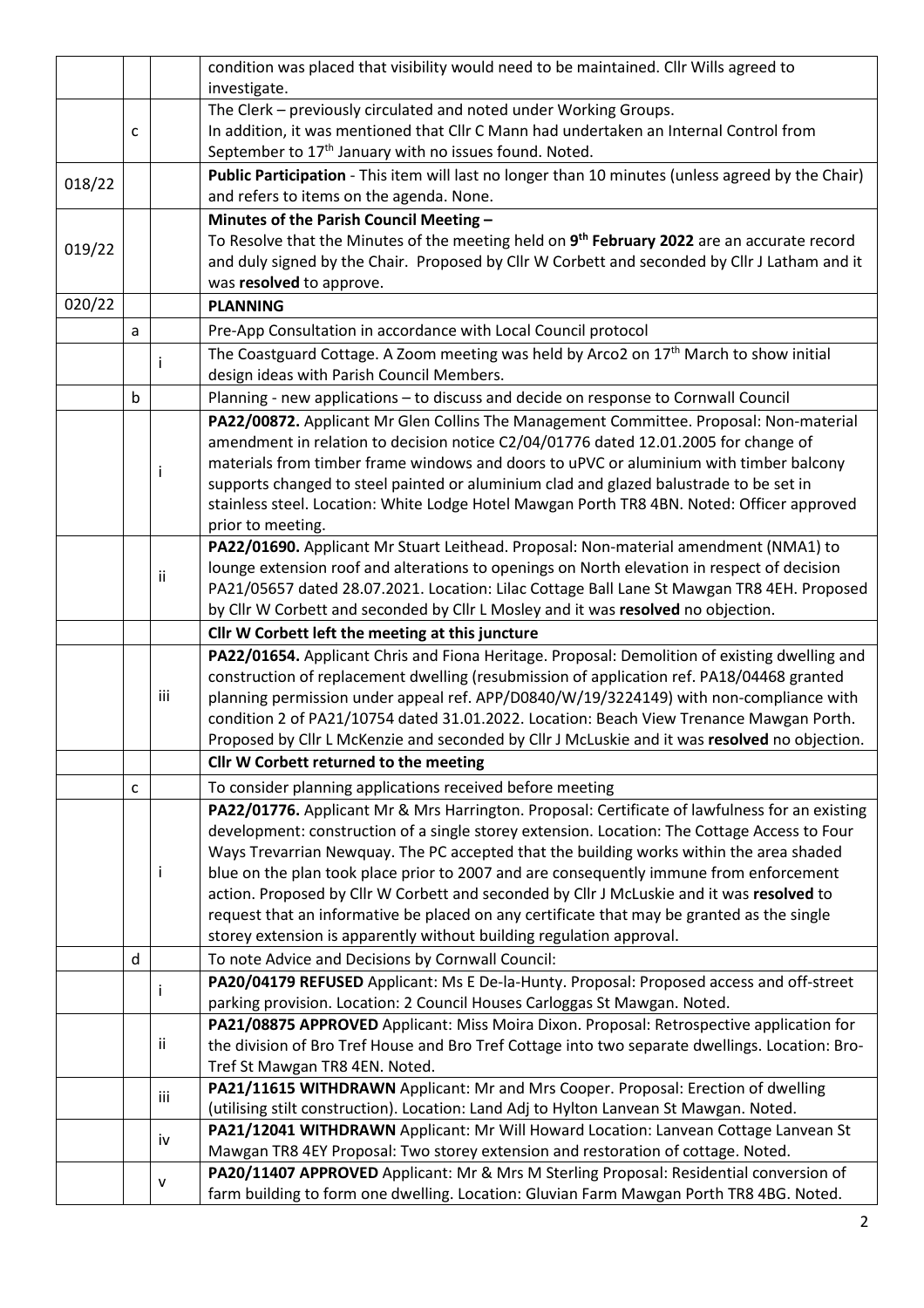|                                                                                  |                                                                                        |                                                                                                                                             | PA21/08264 APPROVED Applicant: Diocese of Plymouth. Proposal: Listed Building Consent for          |  |  |  |  |  |  |
|----------------------------------------------------------------------------------|----------------------------------------------------------------------------------------|---------------------------------------------------------------------------------------------------------------------------------------------|----------------------------------------------------------------------------------------------------|--|--|--|--|--|--|
|                                                                                  |                                                                                        | vi                                                                                                                                          | provision of improved lavatory facilities, accessible access and thermal performance to St         |  |  |  |  |  |  |
|                                                                                  |                                                                                        |                                                                                                                                             | Joseph's Hall, near Lanherne Convent. Location: St Josephs Access to St Josephs St Mawgan          |  |  |  |  |  |  |
|                                                                                  |                                                                                        |                                                                                                                                             | TR8 4ES. Noted.                                                                                    |  |  |  |  |  |  |
|                                                                                  |                                                                                        |                                                                                                                                             | <b>Number correction</b>                                                                           |  |  |  |  |  |  |
|                                                                                  |                                                                                        |                                                                                                                                             | PA22/00236/PREAPP Closed - advice given Applicant: Acer Tree Services. Proposal: Exception         |  |  |  |  |  |  |
|                                                                                  |                                                                                        | vii                                                                                                                                         | notice for works to carry out dead wooding on numerous amounts of trees to include a               |  |  |  |  |  |  |
|                                                                                  |                                                                                        |                                                                                                                                             | monterey cypress. Location: The Rectory St Mawgan TR8 4EZ. Noted.                                  |  |  |  |  |  |  |
|                                                                                  |                                                                                        |                                                                                                                                             | PA22/00286 APPROVED Applicant: Mr & Mrs J Brown. Proposal: Proposed replacement of a               |  |  |  |  |  |  |
|                                                                                  | viii                                                                                   |                                                                                                                                             | section of the existing Cornish hedge boundary with a higher Cornish hedge boundary along          |  |  |  |  |  |  |
|                                                                                  |                                                                                        |                                                                                                                                             | the northern and western boundaries. Location: Pudding Rock Trenance Mawgan Porth.                 |  |  |  |  |  |  |
|                                                                                  |                                                                                        |                                                                                                                                             | Noted.                                                                                             |  |  |  |  |  |  |
|                                                                                  |                                                                                        |                                                                                                                                             | PA22/00479/PREAPP Closed - advice given. Applicant: Michael Geall. Proposal: 5 Day                 |  |  |  |  |  |  |
|                                                                                  |                                                                                        | ix                                                                                                                                          | Exception Notice for works to Cupressus Macrocarpa. Location: Langweath House Lanvean St           |  |  |  |  |  |  |
|                                                                                  |                                                                                        |                                                                                                                                             | Mawgan. Noted.                                                                                     |  |  |  |  |  |  |
| To note Advice and Decisions by The Planning Inspectorate<br>e                   |                                                                                        |                                                                                                                                             |                                                                                                    |  |  |  |  |  |  |
| Appeal Ref: APP/D0840/W/21/3278991 - Mr Stephen Longden. Location: Land South of |                                                                                        |                                                                                                                                             |                                                                                                    |  |  |  |  |  |  |
|                                                                                  | Moorland House, St Mawgan, Cornwall TR8 4EZ. Appeal decision: Appeal dismissed. Noted. |                                                                                                                                             |                                                                                                    |  |  |  |  |  |  |
|                                                                                  |                                                                                        |                                                                                                                                             | Action: To confirm legitimacy of polytunnel to case officer.                                       |  |  |  |  |  |  |
|                                                                                  | $\mathsf{f}$                                                                           |                                                                                                                                             | To note Advice and Decisions by Cornwall Planning Committee                                        |  |  |  |  |  |  |
|                                                                                  | g                                                                                      |                                                                                                                                             | 5 day-Protocol for Local Councils                                                                  |  |  |  |  |  |  |
|                                                                                  |                                                                                        |                                                                                                                                             | PA21/06895 - Demolition & replacement of dwelling + demolition of 2 domestic outbuildings          |  |  |  |  |  |  |
|                                                                                  |                                                                                        |                                                                                                                                             | with related landscaping - The Barn, Natural Bridges, nr. St Mawgan TR8 4HH. Proposed by Cllr      |  |  |  |  |  |  |
|                                                                                  |                                                                                        |                                                                                                                                             | W Corbett and seconded by Cllr L Mosley and it was resolved to respond - 3. Disagree and           |  |  |  |  |  |  |
|                                                                                  |                                                                                        |                                                                                                                                             | request that it be taken to planning committee with strong planning reasons.                       |  |  |  |  |  |  |
|                                                                                  | h                                                                                      |                                                                                                                                             | To discuss planning enforcement issues - to refer any new issues and updates - if any              |  |  |  |  |  |  |
|                                                                                  |                                                                                        |                                                                                                                                             | Alleged Tree loss in St Mawgan has been reported to Enforcement                                    |  |  |  |  |  |  |
| 021/22                                                                           |                                                                                        |                                                                                                                                             | <b>WORKING GROUPS</b> - to receive reports (if any), and agree any necessary action and            |  |  |  |  |  |  |
|                                                                                  |                                                                                        |                                                                                                                                             | expenditure:                                                                                       |  |  |  |  |  |  |
|                                                                                  | a                                                                                      |                                                                                                                                             | Amenities:                                                                                         |  |  |  |  |  |  |
|                                                                                  |                                                                                        |                                                                                                                                             | Toilet baby changing unit - to agree additional cost from that previously approved (min            |  |  |  |  |  |  |
|                                                                                  |                                                                                        | reference 124/21a(iv) £113.99) to £233.00 + vat. Proposed by Cllr L Mosley and seconded by                                                  |                                                                                                    |  |  |  |  |  |  |
|                                                                                  |                                                                                        | Cllr J Latham and it was resolved to purchase.<br>Burial Ground - Cemetery Gates. The Chair thanked NJP Welding Ltd on behalf of the Parish |                                                                                                    |  |  |  |  |  |  |
|                                                                                  |                                                                                        | ii.                                                                                                                                         | for the workmanship involved to the replacement gates that are now in-situ.                        |  |  |  |  |  |  |
|                                                                                  |                                                                                        |                                                                                                                                             | Playing Field/playground - to approve RoSPA Playground Inspection circa £72+vat. Proposed          |  |  |  |  |  |  |
|                                                                                  |                                                                                        | iii                                                                                                                                         | by Cllr C Tyson and seconded by Cllr W Corbett and it was resolved to approve.                     |  |  |  |  |  |  |
|                                                                                  |                                                                                        |                                                                                                                                             | Tree replanting - suitable species are being identified for replanting at the playing field and to |  |  |  |  |  |  |
|                                                                                  |                                                                                        | iv                                                                                                                                          | be approved at a future meeting.                                                                   |  |  |  |  |  |  |
|                                                                                  |                                                                                        |                                                                                                                                             | Transport and Rights of Way - to report a sign 30m from 'the model railway field' entrance         |  |  |  |  |  |  |
|                                                                                  | b                                                                                      |                                                                                                                                             | damaged in storm winds and to request Countryside Access department provides duck boards           |  |  |  |  |  |  |
|                                                                                  |                                                                                        |                                                                                                                                             | at the site of the natural spring on the SWCP at Trenance.                                         |  |  |  |  |  |  |
|                                                                                  |                                                                                        |                                                                                                                                             | Trevarrian traffic calming – site meeting scheduled for Wednesday 23rd March with Adrian           |  |  |  |  |  |  |
|                                                                                  |                                                                                        |                                                                                                                                             | Drake (Highways) to determine suitable sites within the Parish for the location of solar speed     |  |  |  |  |  |  |
|                                                                                  |                                                                                        |                                                                                                                                             | devices.                                                                                           |  |  |  |  |  |  |
|                                                                                  |                                                                                        | ii                                                                                                                                          | Local Maintenance Partnership Footpath Cutting Schedule 2022. It was agreed that the order         |  |  |  |  |  |  |
|                                                                                  |                                                                                        |                                                                                                                                             | of the agenda be changed so that this item could be discussed in closed session at item 11.        |  |  |  |  |  |  |
|                                                                                  |                                                                                        |                                                                                                                                             | Beach and Environment - Cllr Mosley reported beach entrance surface deterioration, lack of         |  |  |  |  |  |  |
|                                                                                  |                                                                                        |                                                                                                                                             | premises bins in Mawgan Porth. Dog poo sign required - directing to the council bins - Action:     |  |  |  |  |  |  |
|                                                                                  | c                                                                                      |                                                                                                                                             | Clerk had previously reported beach entrance to Cornwall Council - outcome: awaiting               |  |  |  |  |  |  |
|                                                                                  |                                                                                        |                                                                                                                                             | response; to include in this year's Beach Clean Donation Request letter that Beach front           |  |  |  |  |  |  |
|                                                                                  |                                                                                        |                                                                                                                                             | premises to please evaluate packaging of take away business and to request litter bins be          |  |  |  |  |  |  |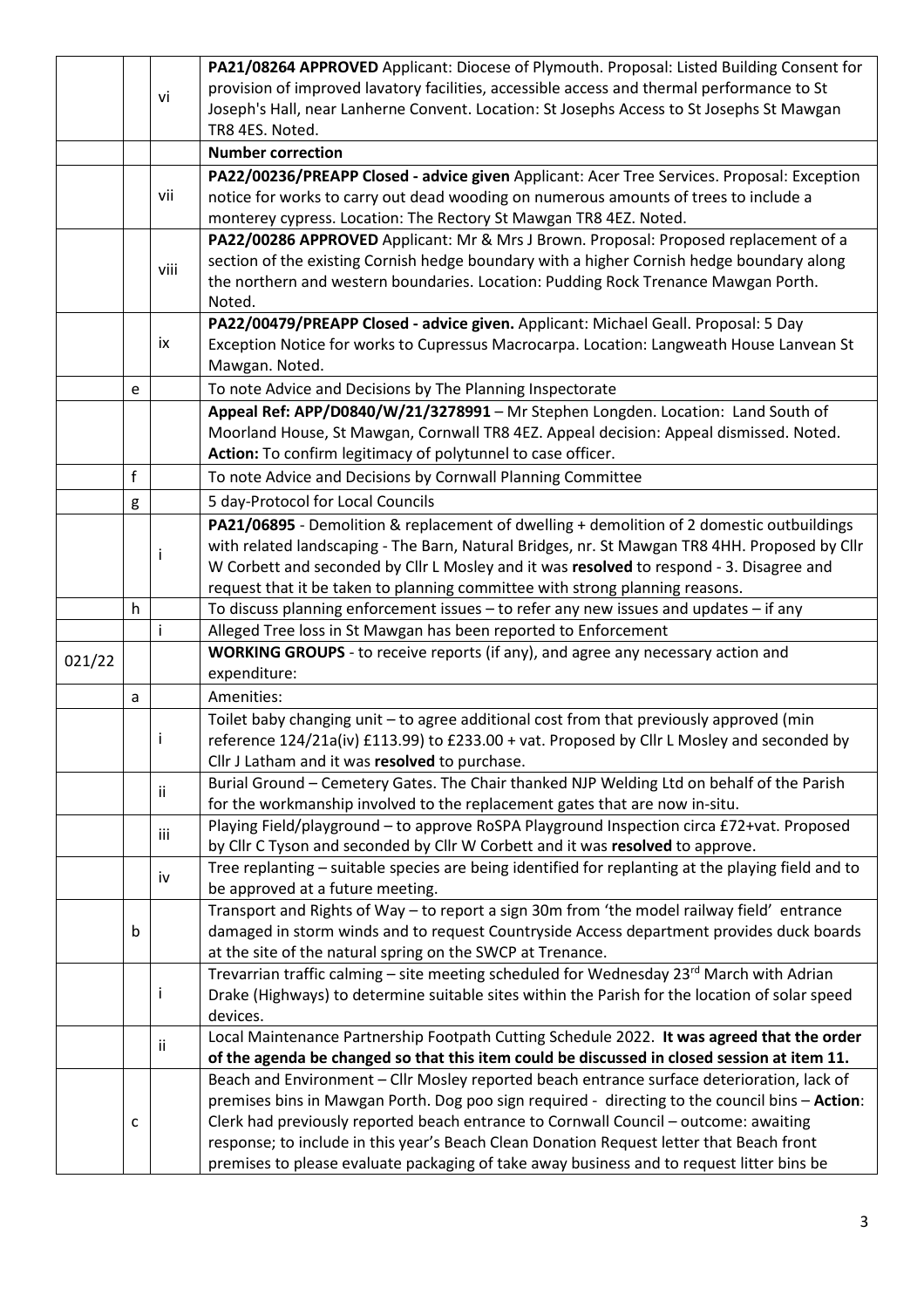|                                                                                                       |   |     | placed within business curtilage; to enquire as to whether KarandDave would provide a                                                                                                       |  |  |  |  |  |
|-------------------------------------------------------------------------------------------------------|---|-----|---------------------------------------------------------------------------------------------------------------------------------------------------------------------------------------------|--|--|--|--|--|
|                                                                                                       |   |     | bespoke dog poo sign at beach entrance.                                                                                                                                                     |  |  |  |  |  |
|                                                                                                       |   | I   | Environmental Impact - Trenance. Cllr Mosley reported that a resident had forwarded<br>concerns to Environment Agency.                                                                      |  |  |  |  |  |
|                                                                                                       |   |     | Neighbourhood Plan - The group resumed meetings on February 10th at MPVH and has                                                                                                            |  |  |  |  |  |
|                                                                                                       |   |     | reverted to monthly meetings on the first Thursday of the month, from 6-7pm.                                                                                                                |  |  |  |  |  |
|                                                                                                       |   |     |                                                                                                                                                                                             |  |  |  |  |  |
|                                                                                                       |   |     | The most recent meeting concerned preparations for the forthcoming drop-in sessions on                                                                                                      |  |  |  |  |  |
|                                                                                                       | d |     | March 12th (St Mawgan 10-2pm, coffee and cake), 15th (Trevarrian Holiday Park, 3-7pm) and                                                                                                   |  |  |  |  |  |
|                                                                                                       |   |     | 19th (Mawgan Porth 10-2pm - breakfast brunch), when the printed 'postcards' will be handed                                                                                                  |  |  |  |  |  |
|                                                                                                       |   |     | out to seek parishioners' views.                                                                                                                                                            |  |  |  |  |  |
|                                                                                                       | e |     |                                                                                                                                                                                             |  |  |  |  |  |
|                                                                                                       |   |     | St Mawgan Community Hall<br>Resuming alternate monthly meetings - Proposed by Cllr L Mosley and seconded by Cllr J                                                                          |  |  |  |  |  |
|                                                                                                       |   | Ť   | Latham and it was resolved to review at the June meeting and to continue with meetings at                                                                                                   |  |  |  |  |  |
|                                                                                                       |   |     | Mawgan Porth for the time being.                                                                                                                                                            |  |  |  |  |  |
|                                                                                                       |   |     | Solicitor costs for the changes to Trust Deed - Proposed by Cllr W Corbett and seconded by Cllr                                                                                             |  |  |  |  |  |
|                                                                                                       |   | Ϊİ  | L Mosley and it was resolved to request Nicki George from Cornwall Rural Community Charity                                                                                                  |  |  |  |  |  |
|                                                                                                       |   |     | (CRCC) to draft amendments.                                                                                                                                                                 |  |  |  |  |  |
| 022/22                                                                                                |   |     | <b>REPORTS FROM MEETINGS:</b>                                                                                                                                                               |  |  |  |  |  |
| To note and discuss (if appropriate) the correspondence received since the last meeting and<br>023/22 |   |     |                                                                                                                                                                                             |  |  |  |  |  |
|                                                                                                       |   |     | any associated actions and expenditure:                                                                                                                                                     |  |  |  |  |  |
|                                                                                                       |   |     | Mevagissey Parish Council Housing Manifesto (previously circulated. Noted. Cllrs L Mosley and                                                                                               |  |  |  |  |  |
|                                                                                                       |   | İ   | J McLuskie agreed to draft a Housing Manifesto based on this and the Bude and Stratton                                                                                                      |  |  |  |  |  |
|                                                                                                       |   |     | documented previously noted and bring to a future Parish Council meeting for approval.                                                                                                      |  |  |  |  |  |
|                                                                                                       |   | ii. | Pledge for nature campaign and local Ecological Emergency Summit. Noted.                                                                                                                    |  |  |  |  |  |
|                                                                                                       |   |     | Platinum Jubilee - suggestions centred around the planting of 7 trees in the playing field to                                                                                               |  |  |  |  |  |
|                                                                                                       |   |     | commemorate each decade of the Monarch's realm; to include a 70 yr history of the Parish to                                                                                                 |  |  |  |  |  |
|                                                                                                       |   | iii | view, picnic, entertainment and tea Party. St Mawgan Hall has been provisionally reserved for                                                                                               |  |  |  |  |  |
|                                                                                                       |   |     | the 4 day bank holiday period for inside events. Cllr L Mosley asking for organisations to join.<br>Organiser required.                                                                     |  |  |  |  |  |
|                                                                                                       |   |     | Meeting at Mawgan Porth on 17 <sup>th</sup> February. The meeting arranged at Steve Double MPs                                                                                              |  |  |  |  |  |
|                                                                                                       |   |     | request to discuss the implications of Cornwall Council's 'Shoreline Management Plan' had                                                                                                   |  |  |  |  |  |
|                                                                                                       |   | iv  | taken place on 17th February. It appears that Development Management will be factoring this                                                                                                 |  |  |  |  |  |
|                                                                                                       |   |     | into the determination of planning applications behind the beach but no long-term plan for                                                                                                  |  |  |  |  |  |
|                                                                                                       |   |     | Mawgan Porth currently exists in the event of a potential rise in sea levels and storm-surges.                                                                                              |  |  |  |  |  |
| 024/22                                                                                                |   |     | <b>FINANCE and LEGISLATION:</b>                                                                                                                                                             |  |  |  |  |  |
|                                                                                                       |   |     | To note any income received: February Bank Interest-£0.37p, Burial Fee-Hine £297, Denzell                                                                                                   |  |  |  |  |  |
|                                                                                                       | a |     | Downs Community Benefit Fund Grant Payment Cemetery Gates-£1292.00. After the agenda                                                                                                        |  |  |  |  |  |
|                                                                                                       |   |     | was published: Mr A Hinton Closed Churchyard donation towards maintenance costs £150,<br>HMRC VAT repayment £2780.14. Noted.                                                                |  |  |  |  |  |
|                                                                                                       |   |     | Internal Audit 2021/22 - to approve the services of Hudson Accounting in the sum of £225                                                                                                    |  |  |  |  |  |
|                                                                                                       | b |     | Proposed by Cllr C Tyson and seconded by Cllr L Mosley and it was resolved to approve.                                                                                                      |  |  |  |  |  |
|                                                                                                       |   |     | Accounts - to approve invoices for payment via online banking after the meeting (list                                                                                                       |  |  |  |  |  |
|                                                                                                       | C |     | circulated prior to the meeting). Proposed by Cllr C Tyson and Cllr L Mosley and it was resolved                                                                                            |  |  |  |  |  |
|                                                                                                       |   |     | to approve.                                                                                                                                                                                 |  |  |  |  |  |
|                                                                                                       |   |     | Remote/Hybrid Meetings. (i) - to agree to support the petition launched by ADSO and LLG on 5                                                                                                |  |  |  |  |  |
|                                                                                                       |   |     | January regarding remote and hybrid meetings. Proposed by C Tyson and seconded by Cllr W                                                                                                    |  |  |  |  |  |
|                                                                                                       |   |     | Corbett and it was resolved to support (ii) - to agree to write to the Secretary of State for                                                                                               |  |  |  |  |  |
|                                                                                                       | d |     | Levelling Up, Housing and Communities calling on the Government to change the law to allow<br>councils the flexibility to hold such meetings when they deem appropriate within agreed rules |  |  |  |  |  |
|                                                                                                       |   |     | and procedures. Proposed by J McLuskie and seconded by Cllr L Mosley and it was resolved to                                                                                                 |  |  |  |  |  |
|                                                                                                       |   |     | write.                                                                                                                                                                                      |  |  |  |  |  |